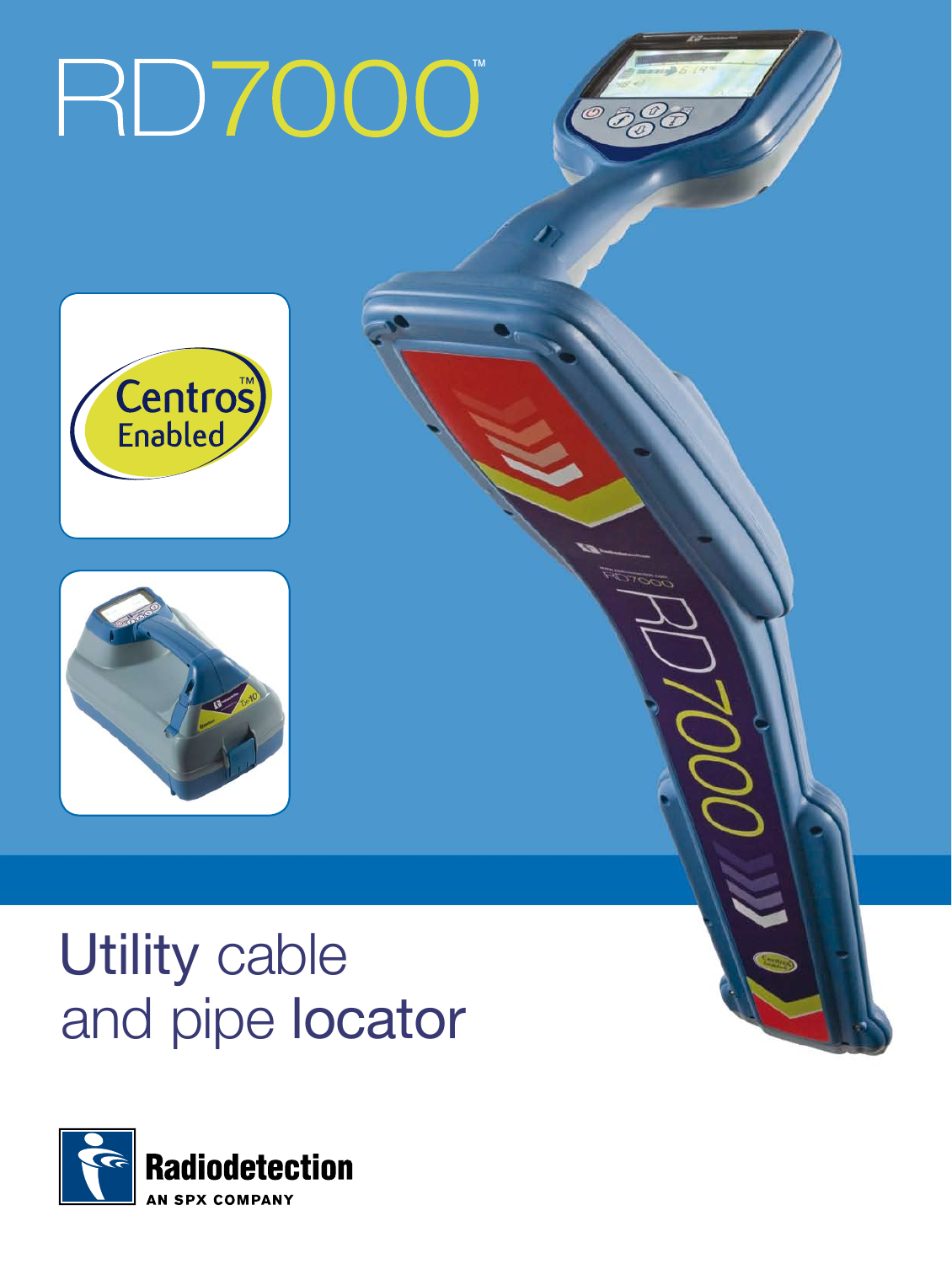# **Ergonomic** design

Light weight, with high contrast LCD display providing clear information in any light condition.

### Centros™

Improves the accuracy and repeatability of measurements delivering unprecedented responsiveness in the field.

# eCAL™

Validate your RD7000 against its original factory calibration using Centros™ Manager on your own PC.

# Peak/Null Mode

Simultaneous screen view with proportional arrows enables swift identification of magnetic field distortion due to ground effects or nearby utilities.





# Delivering fast, accurate, reliable and repeatable locate information for all utilities.

Locating specific pipes and cables in large underground networks is becoming increasingly complex. Ground distortion effects, caused by differing soil types and proximity to other conductors, make the operator's job more difficult and time-consuming. The most important requirements for a locator under these circumstances are ease of use, accuracy and reliability. Radiodetection's RD7000 addresses this need with several groundbreaking features that deliver accurate, reliable and repeatable measurements.

The new RD7000 range of locators are powerful successors to the industry standard RD4000 SL, TL, PL and DL family. RD7000 delivers exceptional performance in areas of interference.

**Ergonomics:** The RD7000 is ergonomically designed to deliver a superior performing locator that provides the user with a light weight, energy efficient and exceptionally well balanced tool. The RD7000 is 28% lighter than the industry standard RD4000, which encourages extended use. Despite its weight and form, the RD7000 retains the environmental durability associated with an IP54 rating, meaning you can operate it in almost any environment. The receiver and transmitter feature a large, high contrast, backlit LCD screen that provides the user with clear information in any light conditions. The intuitive and responsive interface is designed so the operator can access any feature with ease. The keypad uses a self explanatory icon set that is consistent on both the transmitter and the receiver.

**Centros™:** For 30 years Radiodetection has revolutionized cable locator design with over 50 software and hardware patents as part of our commitment to product improvement. This research has developed into a single entity called Centros™.



Centros™ combines new and innovative algorithms with established software on a high-performance processor core. Centros™ improves the accuracy and repeatability of measurements and delivers unprecedented responsiveness in the field. Centros™ delivers powerful signal filtering and analysis allowing continued operation even in the most electrically noisy environments. Centros™ provides our customers with the most powerful measurement engine of any cable and pipe locator.

**eCAL™:** is a novel Radiodetection technique that allows the operator to validate the original factory calibration of the RD7000. This means the operator has confidence that the locator continues to meet its factory calibration. eCAL™ can issue and print a validation certificate without needing to return the RD7000 to a service center.

**Peak/Null mode:** is a tool to identify the effects of field distortion due to ground conditions or nearby utilities. Simultaneous display of Peak bar graph response and proportional Null arrows allow a quick assessment of locate conditions.

**Transmitters:** Radiodetection also introduces a new transmitter range. Three models, providing 1, 3 and 10 Watt outputs, use a patented system architecture and amplifier housed in a robust case. They have programmable direct connect and induction frequencies up to 200kHz. Each Tx delivers a constant current across the entire spectrum and has a high voltage mode for high impedance environments.

#### **Additional features**

- **Power and Radio passive** modes
- 50Hz to 200kHz frequency range
- **Peak mode**
- **Null mode**
- (PL and TL models only) Real sound
- TruDepth™
- **n** Current measurement
- Strike*Alert*™
- Depth on power (PL model only)
- Fault Find
- (PL and TL models only) **Dynamic overload protection**
- (PL model only)
- Autogain with manual control
- Selectable 50/60Hz
- Selectable metric/imperial
- Selectable language
- $\blacksquare$  Selectable battery type
- Selectable frequency and function set
- Selectable antennae modes
- Settings saved on power down
- **D** USB port for upgrades using Centros Manager
- **n** Online warranty registration for firmware and feature upgrades
- Compatible with RD4000 accessories
- $\blacksquare$  High visibility reflective labels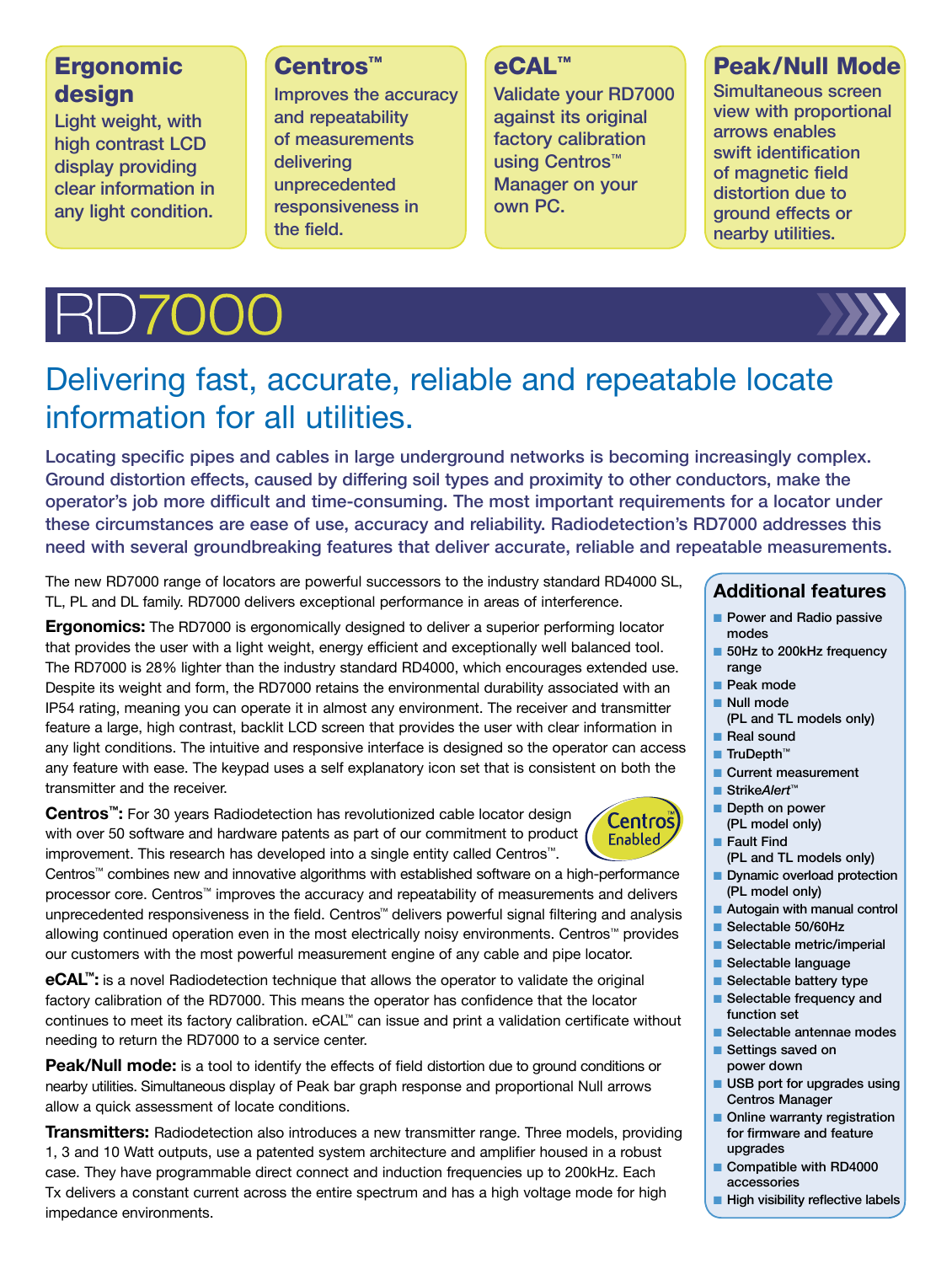High contrast LCD with auto-backlight operates from -20 to +60° Celsius (-4 to 140° F)

 $\circledcirc$ 

 $\overline{115}$ 

10

Splash-proof keypad

Intuitive on-screen menus make the RD7000 easy to setup and provide easy access to advanced features



Choice of NiMH or alkaline LR20 batteries (D-Cells)

Accessory connections

Headphone connection



High visibility reflective safety arrows

Ergonomic robust ABS case

High contrast LCD with auto-backlight operates from -20 to +60° Celsius (-4 to 140° F)

Splash-proof keypad

Ergonomic robust ABS case

Base tray for accessories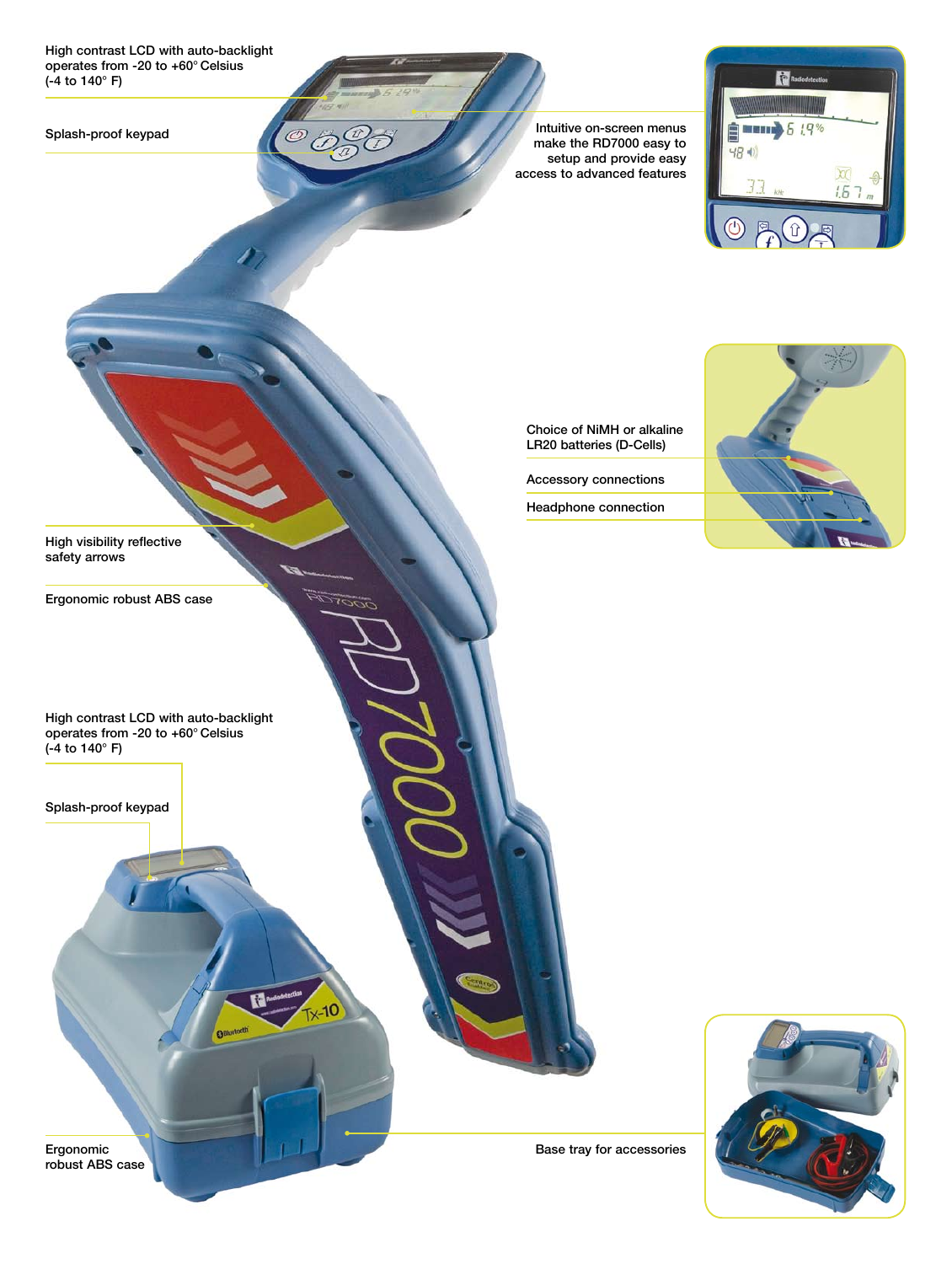# Application specific products

SL, DL, TL and PL for construction, gas, water, sewer, telecoms and power industries.

# **Sonde** detection

Enables pipe location at depths of up to 15 meters (50').

# TruDepth™

Indicates depth when the locator is oriented correctly above the target for the most accurate reading.

# Strike*Alert*™

Alerts the operator to the presence of shallow power cables.

# **D7000SI**

# Construction Industry

A broad range of standard active frequencies and rugged construction make the RD7000SL a reliable and versatile locator.

The entry-level product from Radiodetection is aimed at technicians who want an accurate locator that is simple to operate.

The RD7000SL has four active and two passive frequencies that cover the majority of locating tasks. The user can quickly and accurately locate the pipe or cable using Peak antennae Mode providing accurate depth and current measurement.

In addition to standard peak mode, there is a combined peak and null mode, which displays peak response (via a bar graph with digital gain) and null response using proportional arrows. This single screen view allows swift identification of distorted signals due to ground conditions or nearby utilities.

With a lightweight receiver, low power consumption and a durable case with high contrast display, the technician can use the RD7000SL all day in all weather and light conditions.

| <b>RD7000SL</b> |  |  |  |  |
|-----------------|--|--|--|--|
|                 |  |  |  |  |

| Model No.                                                                                          | <b>RD7000SL</b>       |
|----------------------------------------------------------------------------------------------------|-----------------------|
| Passive Frequencies:<br>Power<br>Radio                                                             | V<br>✔                |
| <b>Active Frequencies:</b><br>8kHz<br>33kHz<br>65kHz<br>83kHz                                      | V<br>V<br>V<br>V      |
| Features:<br>TruDepth™<br>Peak Mode<br>Peak/Null Mode<br>Strike <i>Alert™</i><br>Centros™<br>eCAL™ | V<br>V<br>✔<br>V<br>V |

# **RD7000**

# Water and Pipeline Industry

### For contract technicians working in pipe location and inspection, from sewers to maritime boilers, to petrochemical plants.

The RD7000DL locator is specifically designed to detect not only active and passive frequencies but also three different sonde signals. This makes the DL the ideal product for standard cable and pipe location and the ideal solution for locating deep, underground dirty



water pipes and drains and where the pipe material does not allow the use of standard locating technology but where sondes can be deployed.

The different sonde frequencies allow the RD7000DL to locate pipes made from a wide variety of materials including: cast iron, plastic (PE), clay, fiber, concrete and brick.

For details of other available sondes and accessories see www.radiodetection.com

| <b>RD7000DL</b>                                                                            |                        |
|--------------------------------------------------------------------------------------------|------------------------|
| Model No.                                                                                  | <b>RD7000DL</b>        |
| Passive Frequencies:<br>Power<br>Radio<br><b>CPS</b>                                       | レン                     |
| <b>Active Frequencies:</b><br>512Hz<br>640Hz<br>8kHz<br>33kHz<br>65kHz                     | レンン<br>V               |
| Sonde Frequencies:<br>512Hz<br>640Hz<br>8kHz<br>33kHz                                      | L<br>L<br>$\checkmark$ |
| Features:<br>TruDepth™<br>Peak Mode<br>Peak/Null Mode<br>StrikeAlert™<br>Centros™<br>eCAL™ | レン<br>v<br>V<br>V      |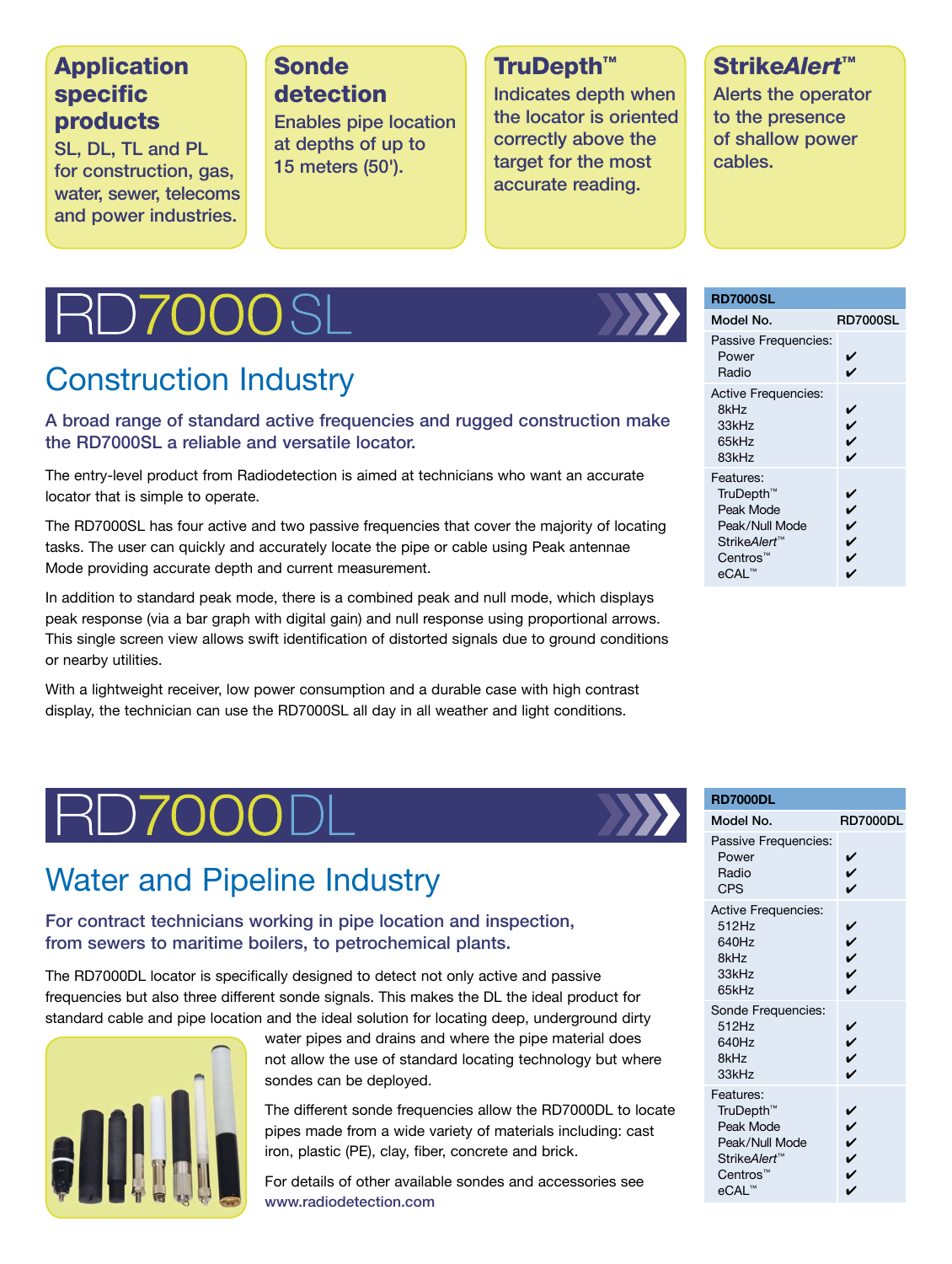# High frequency location

Pinpoint and locate high impedance cables.

### Depth in power mode

Allows depth measurements without using a transmitter.

# 8K Fault-finding

Locate cable sheath faults to within 1 meter (3') using Radiodetection's accessory A-Frame.

# Dynamic overload protection

Allows use of locator in areas where excessive signals are present.

# D700

# Power Industry

### The RD7000PL identifies the target cable reliably, even in areas of large-scale, trunked cable deployment of complex electrical networks.

One of the biggest challenges to technicians working in the power industry is locating pipes and cables when operating near high voltage environments, such as substations and conduits where the presence of large signals overpower most locators.

The RD7000PL is designed for use in areas where excessive magnetic fields, generated by high voltage equipment and cables, can prevent accurate locating. Dynamic overload protection reduces this effect, allowing uncompromised locator accuracy.

The RD7000PL has both Peak and Null modes and also a combined Peak/Null mode which allows the identification of Signal/ground distortion effects by displaying both Peak and Null response simultaneously.

In addition, the RD7000PL can indicate depth in Power mode. This is particularly useful when direct connection of a transmitter to a power cable may be hazardous or impractical.

To further assist the operator to locate cable sheath faults, 8KFF is a patented technique that locates a cable fault using an A-frame attached to the Locator. On-screen arrows help show the fault's direction and help the operator locate the fault accurately to within one meter.

# Telecom Industry

#### Large bundled pairs of cables require specialized location equipment to find a selected signal.

As the Telecommunication utilities continue to deploy highly insulated copper or fiber cables, tracing bundled cables becomes harder. The RD7000TL has additional high frequencies to help address this problem.

Most domestic telecom cables have no earth but are sheathed; using high frequencies allows tracing without needing to ground connections. Once the correct pipe or cable is located, the operator can accurately locate any cable sheath faults to within one meter using 8KFF mode with a Radiodetection A-Frame.

The RD7000TL has both Peak and Null modes and also a combined Peak/Null mode which allows the identification of signal/ground distortion effects by displaying both Peak and Null response simultaneously.

The addition of two sonde frequencies adds more capability and flexibility.

#### **RD7000PL**

| Model No.                                                                                                                                                         | <b>RD7000PL</b>                                                                           |
|-------------------------------------------------------------------------------------------------------------------------------------------------------------------|-------------------------------------------------------------------------------------------|
| Passive Frequencies:<br>Power<br>Radio                                                                                                                            | V<br>V                                                                                    |
| <b>Active Frequencies:</b><br>512Hz<br>640Hz<br>8kHz<br>33kHz<br>65kHz                                                                                            | ✓<br>ソン<br>V                                                                              |
| Sonde Frequencies:<br>33kHz                                                                                                                                       | ✓                                                                                         |
| Features:<br>TruDepth™<br>Peak Mode<br>Null Mode<br>Peak/Null Mode<br>StrikeAlert™<br>Centros <sup>™</sup><br>eCAL™<br>Depth on power<br>8KFF<br>Dynamic overload | $\checkmark$<br>$\check{\checkmark}$<br>$\overline{\phantom{0}}$<br>V<br>V<br>V<br>V<br>V |
| protection                                                                                                                                                        |                                                                                           |

#### **RD7000TL** Model No. RD7000TL Passive Frequencies: Power  $\sqrt{ }$ Radio  $\sqrt{ }$ Active Frequencies:  $512$ Hz  $\sqrt{ }$  $640$ Hz<br>  $8k$ Hz<br>  $33k$ Hz<br>  $65k$ Hz<br>  $131k$ Hz<br>  $\overrightarrow{V}$ 8kHz  $33kHz$  $65kHz$ 131kHz ✔ 200kHz ✔ Sonde Frequencies: 512/640Hz  $\overline{V}$ <br>33kHz  $\overline{V}$ 33kHz Features: TruDepth™<br>
Peak Mode<br>
Null Mode<br>
Peak/Null Mode<br>
Strike*Alert™*<br>
Centros™<br>
eCAL™ Peak Mode Null Mode Peak/Null Mode Strike*Alert*™ Centros<sup>™</sup> eCAL™ 8KFF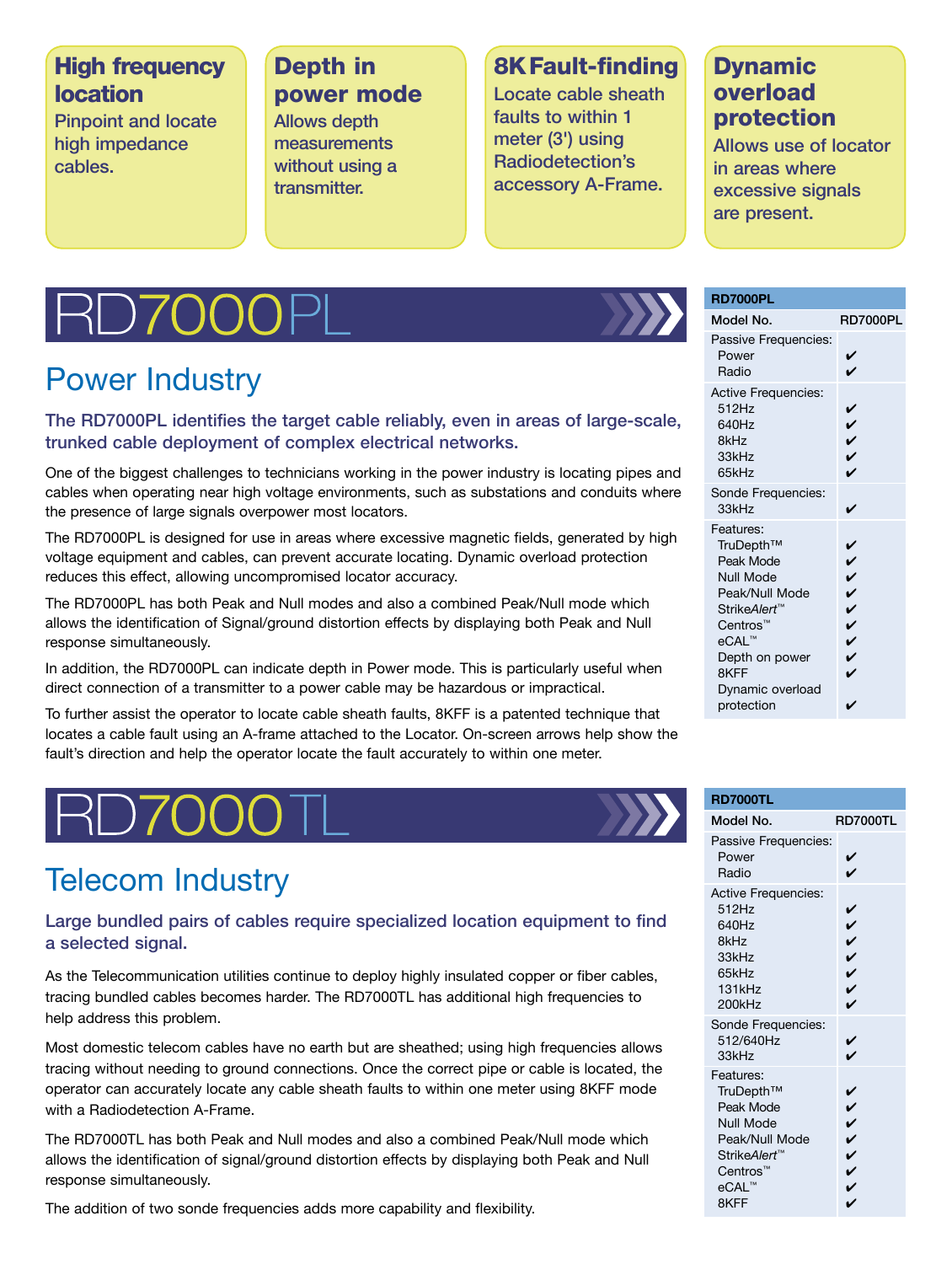# Fully digital platform

Patented Triband ∆Σ design provides unparalleled flexibility of power, frequency and control.

### Range of transmitters

1 Watt, 3 Watt and 10 Watt power ratings and features suitable for a broad range of applications.

# **Robust**

Constant current delivered from 200Hz to 200kHz meets the highest demands of reliability and performance.

# Up to 10 Watt output

For locating deep and long distance cables and pipes.

# **Transmitters**

#### Based on a fully digital platform, the new family of Radiodetection transmitters supports the entire range of Radiodetection RD7000 and RD8000 cable and pipe locators.

The Tx-1 is a low power transmitter. The Tx-3 has a higher current and induction capability as well as Fault Find. The Tx-10 has the highest current capability with both Fault Find and CD modes as standard.

All models feature a patented three-stage phase sensitive amplifier that delivers a groundimpedance compensated, constant current across its entire bandwidth in either direct connect, clamp or inductive mode. The transmitters use less power and are ergonomically designed to deliver superior performance in a new light-weight, well-balanced case.

The transmitters are 10% lighter than the industry standard T10 yet each is IP54 rated to cope with demanding environmental conditions. Each model has a removable accessory tray and a weatherproof battery compartment. A large, high contrast, backlit LCD screen provides the user with clear information. The interface is intuitive and responsive, allowing the operator to access any feature with ease.

**SideStepauto<sup>™</sup>:** allows the transmitter to calculate the optimum frequency based on ground impedance. The transmitter uses this information to optimize the active frequency. SideStep*auto*™ helps to improve locate accuracy and extends battery life.

All models are compatible with the complete range of RD7000 and RD8000 frequencies in both inductive and direct connect modes. The transmitters use 8 D-cell batteries and can be powered from a vehicle using a 12V cable plug (it is recommended that an approved Radiodetection isolation transformer is used).

As an additional feature, each model has a multimeter function providing measurement of output voltage, line voltage, current, impedance and power.



### **Transmitter features**

- **n** Three power versions: 1 Watt, 3 Watt and 10 Watt
- $\blacksquare$  8KFF locates faults from short circuit up to 2MΩ
- $\blacksquare$  CDFF for long distance fault finding
- 5 CD paired low frequencies
- Current delivered at 30V or high voltage mode (90V for high impedance operation)
- The transmitters have 200Hz to 200kHz active frequency range
- Selectable modes support RD7000 and RD8000 specific model locator frequency ranges
- 8 inductive frequencies
- SideStepauto<sup>™</sup>
- Transient overvoltage protection
- **n** Multimeter function
- 8 D-cell battery cassette (rechargeable battery pack option available)
- Accessory tray (for ground stake, direct connect leads and earth reel)
- **Plug and play accessories** (compatible with RD4000 transmitter accessories)
- External 12V DC operation (using Radiodetection isolation transformer)
- Click-touch splash-proof sealed keypad
- High contrast LCD

#### Standard features:

| <b>Sales</b><br>Part No. | <b>Power</b><br>(Watt) | <b>CD</b> | 8KFF | <b>Induction</b><br>frequencies | <b>Induction Direct</b><br>field<br>strength | connect<br>frequencies | <b>Accessory</b><br>storage<br>base | <b>NiMH &amp; Alkaline</b><br>standard<br><b>batteries</b> | <b>External</b><br>12V<br>supply | <b>Multi-</b><br>meter | <b>Transient</b><br>overvoltage<br>protection | LCD<br>display |
|--------------------------|------------------------|-----------|------|---------------------------------|----------------------------------------------|------------------------|-------------------------------------|------------------------------------------------------------|----------------------------------|------------------------|-----------------------------------------------|----------------|
| 10/RDTX1                 |                        |           |      |                                 | 0.7                                          | 15                     |                                     |                                                            |                                  |                        |                                               |                |
| 10/RDTX3                 |                        |           |      |                                 | 0.8                                          | 15                     |                                     |                                                            |                                  |                        |                                               |                |
| 10/RDTX10 10             |                        |           |      |                                 |                                              | 15                     |                                     |                                                            |                                  |                        |                                               |                |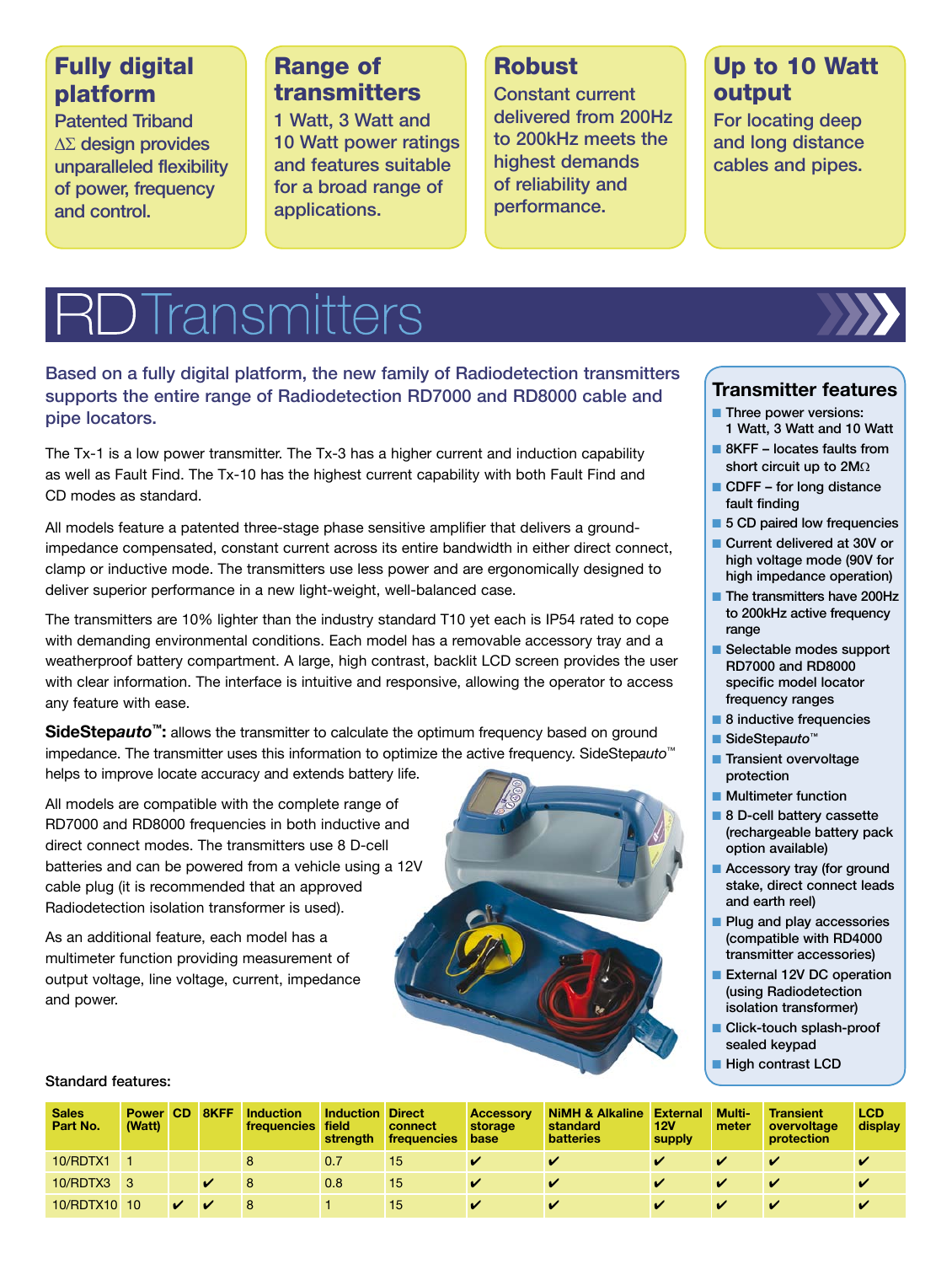# to address any utility...



| <b>Water</b> |
|--------------|
|              |
|              |
|              |
| <b>Rail</b>  |



**Technical Specifications for receiver and transmitter** Sensitivity 6E-15 Tesla, 5µA at 1 meter (33kHz) Dynamic range 140dB rms /√Hz Selectivity 120dB/Hz Depth accuracy Line:  $\pm 2.5\%$  tolerance 0.1m (4") to 3m (10ft) Sonde:  $\pm 2.5\%$  tolerance 0.1m (4") to 7m (23ft) Maximum Depth\* Line 6m (20ft), Sonde 15m (50ft) Fault-Finding (FF) Diagnose cable sheath faults from Short Circuit to 2MΩ using the A-frame Batteries Rx: 2 x D-cells (LR20) Tx: 8 x D-cells (LR20) Battery life **Rx: 30 hours intermittent** Tx: use dependent on signal conditions typically 15 hours Warranty 36 Months upon registration Dynamic overload protection 30dB (automatic) Compliance **FCC, RSS 310 RoHS, WEEE** Approvals **CE** Weight Tx: = 2.84kg (6lbs) (including batteries) 4.2kg (9lbs) (including accessories) Rx: =1.87kg (4lbs) (including batteries) Environment IP54

Accessories:



\*RD7000 will locate to greater depths but with reduced accuracy.

#### **Patents, Trademarks and Notices.**

The following patents are owned by Radiodetection; Patents:

| US 4.896.117 US 5.260.659 US 5.210.497 US 6.642.796 |  |
|-----------------------------------------------------|--|
| US 5,576,973 US 6,268,731 US 7,184,951 US 6,777,923 |  |
| US 6,977,508 US 6,968,296 US 7,235,980 US 6,717,392 |  |
| GB 2.363.010 GB 2.382.735 US 6.836.231 EP 1.474.734 |  |
| GB0803871.3 GB0803992.7 GB0803990.1 GB0803873.9     |  |
| GB0803874.7 GB0803875.4 GB0803991.9                 |  |

The following trademarks are owned by Radiodetection;

iLOC™, TruDepth™, SideStep™, SideStep*auto*™, SurveyCERT™, RD7000™, RD8000™, Centros™.

The Design of the RD7000, RD8000 and transmitters has been registered. The Design of the 4 chevrons has been registered and trademarked.

Radiodetection products are under continuous development and are subject to change. Radiodetection reserves the right to alter or amend any published specification without notice.

Copyright 2008 Radiodetection Limited, all rights reserved. Radiodetection is a subsidiary of SPX Corporation.